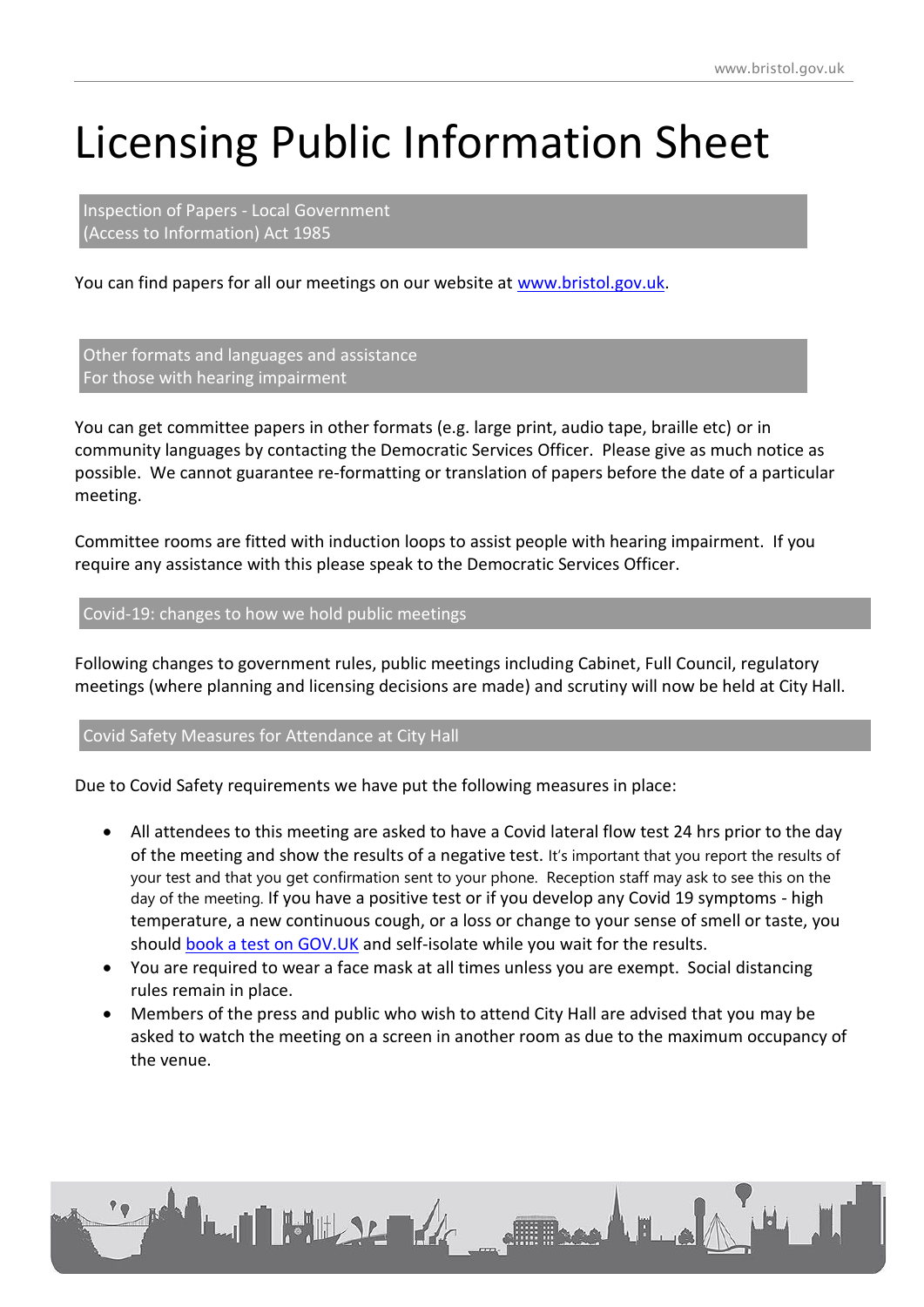#### Public Forum

Residents who are affected by the business of the Committee, may present a petition of submit a statement at ordinary meetings of the Licensing Committee and at Licensing Sub-Committee meetings. Petitions, questions and statements presented to the Licensing Sub-Committee can be received only in respect of hearings already decided and licence applications not subject to a hearing.

## **The petition or statement must relate to the terms of reference and role and responsibilities of the Committee or Sub-Committee concerned.**

Further information on representations is available from the Licensing Office email address: [Licensing@bristol.gov.uk](Licensing@bristol.gov.uk%20) or from Democratic Services.

Your submission will be sent to the Committee and statements, questions and answers will be available in the meeting room one hour before the meeting. Please submit it to [democratic.services@bristol.gov.uk](mailto:democratic.services@bristol.gov.uk) or Democratic Services Section, City Hall, College Green, Bristol BS1 5TR. The following requirements apply:

- The statement is received no later than **12.00 noon on the working day before the meeting** and is about a matter which is the responsibility of the committee concerned.
- The question is received no later than **three clear working days before the meeting**.

# Please see [www.bristol.gov.uk](http://www.bristol.gov.uk/) and [https://www.bristol.gov.uk/licences-permits/premises-licence](https://www.bristol.gov.uk/licences-permits/premises-licence-appeals-and-review)[appeals-and-review](https://www.bristol.gov.uk/licences-permits/premises-licence-appeals-and-review)

Any statement submitted should be no longer than one side of A4 paper. If the statement is longer than this, then for reasons of cost, only the first sheet will be copied and made available at the meeting. For copyright reasons, we are unable to reproduce or publish newspaper or magazine articles that may be attached to statements.

By participating in public forum business, we will assume that you have consented to your name and the details of your submission being recorded and circulated. This information will also be made available at the meeting to which it relates and placed in the official minute book as a public record (available from Democratic Services).

We will try to remove personal information such as contact details. However, because of time constraints we cannot guarantee this, and you may therefore wish to consider if your statement contains information that you would prefer not to be in the public domain. Public Forum statements will not be posted on the council's website. Other committee papers may be placed on the council's website and information in them may be searchable on the internet.

### **Process during the meeting:**

- Public Forum is normally one of the first items on the agenda, although statements and petitions that relate to specific items on the agenda may be taken just before the item concerned.
- There will be no debate on statements or petitions.